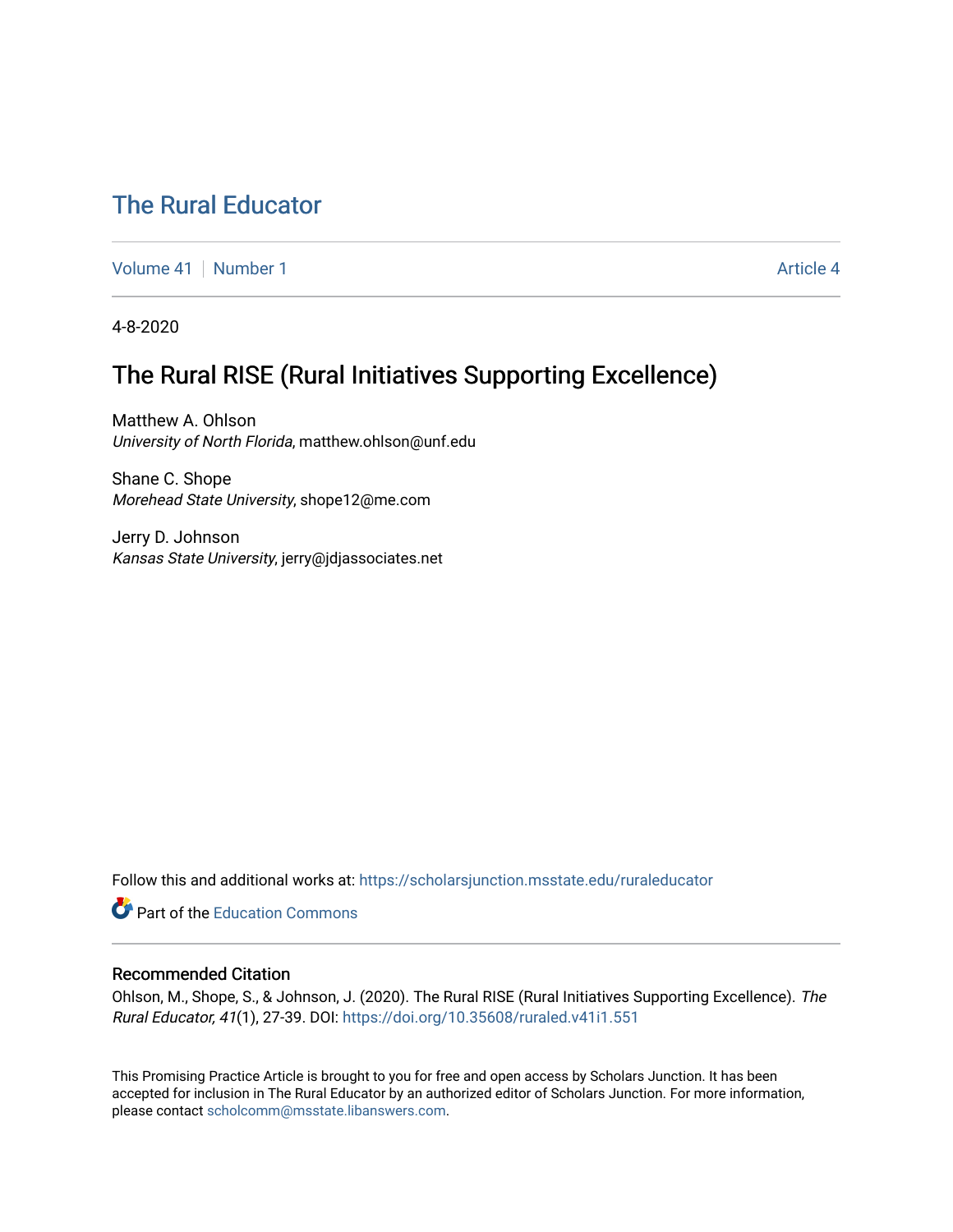#### *Promising Practice*

### **The Rural RISE (Rural Initiatives Supporting Excellence): University-Rural K-12 Collaboration Programs for College and Career Readiness for Rural Students**

### **Matthew A. Ohlson Shane C. Shope Jerry D. Johnson**

*Faculty from two universities in Florida and Ohio designed, developed, and implemented programs to work with* youth from their respective service regions to support college and career readiness initiatives. Both programs were *directed by university faculty and utilized university resources to support K-12 students' career development skills.* In this paper, we examine the programs' designs, implementations, and results; we include feedback from students, school personnel, and local stakeholders. Attentive to results and the relevant literature, we hope to ignite a long*term discussion on how universities can create effective outreach programs that help support student transitions from high school to college, or directly into a career.*

#### **Introduction**

Career readiness is a common buzzphrase in education that covers an assortment of topics. In this context, we define career readiness as the skill sets graduating high school students need to be employable and productive members of society. Students graduating today need "soft" skills in communication, teamwork, interpersonal interactions, interview techniques, and emotional intelligence, among others. Often students cite a lack of knowledge of how to navigate college and career exploration. The aim of the two programs in this study was to support students during the transition from high school to college or career. The program objectives were to improve K-12 practitioner, student, and stakeholder awareness with respect to college and career readiness (CCR); to build partnerships between K-12, postsecondary, and workforce professionals; and to support students' successful planning for college and career success.

#### **Literature**

#### **Career Readiness**

American business and industry professionals have long been critical of high school career readiness preparation. A shift from a manufacturingbased economy to a more knowledge-based job market has created a demand for a labor force that possesses creativity, adaptability and facility with

diversity (Thompson, Cuseo, Shope & Roush, 2019). According to a 2016 report by the Ohio Governor's Office of Workforce Transformation, 47% of current jobs will be phased out by automation, 65% of secondary students are predicted to work in jobs that do not exist currently, and 75% of companies expected to be listed on the S&P 500 do not exist today (Governor's Office of Workforce Transformation, 2016). By 2025, Ohio alone will need 1.7 million more adults with some form of industry credential or degree to meet the demands of the economy. In Florida, despite a growing number of statewide initiatives, fewer than 3% of all students will graduate with an industry credential, and most students graduating from high school were undecided in potential career or college major choice (FLDOE, 2018).

States face barriers of ever-growing populations that are not prepared to enter the workforce. Businesses must recruit and train employees to meet the needs of their customers. Employee interpersonal skills, which are directly related to achieving longterm customer satisfaction, are becoming ever more crucial for career success. Businesses want employees who can adapt, collaborate, communicate, and understand the importance of professional development to their success in the workplace (Herk, 2015). In a 2017 report, the National Association of Colleges and Employers found that employers rated oral and written communication as an essential aspect of career readiness (95.9%) but found that many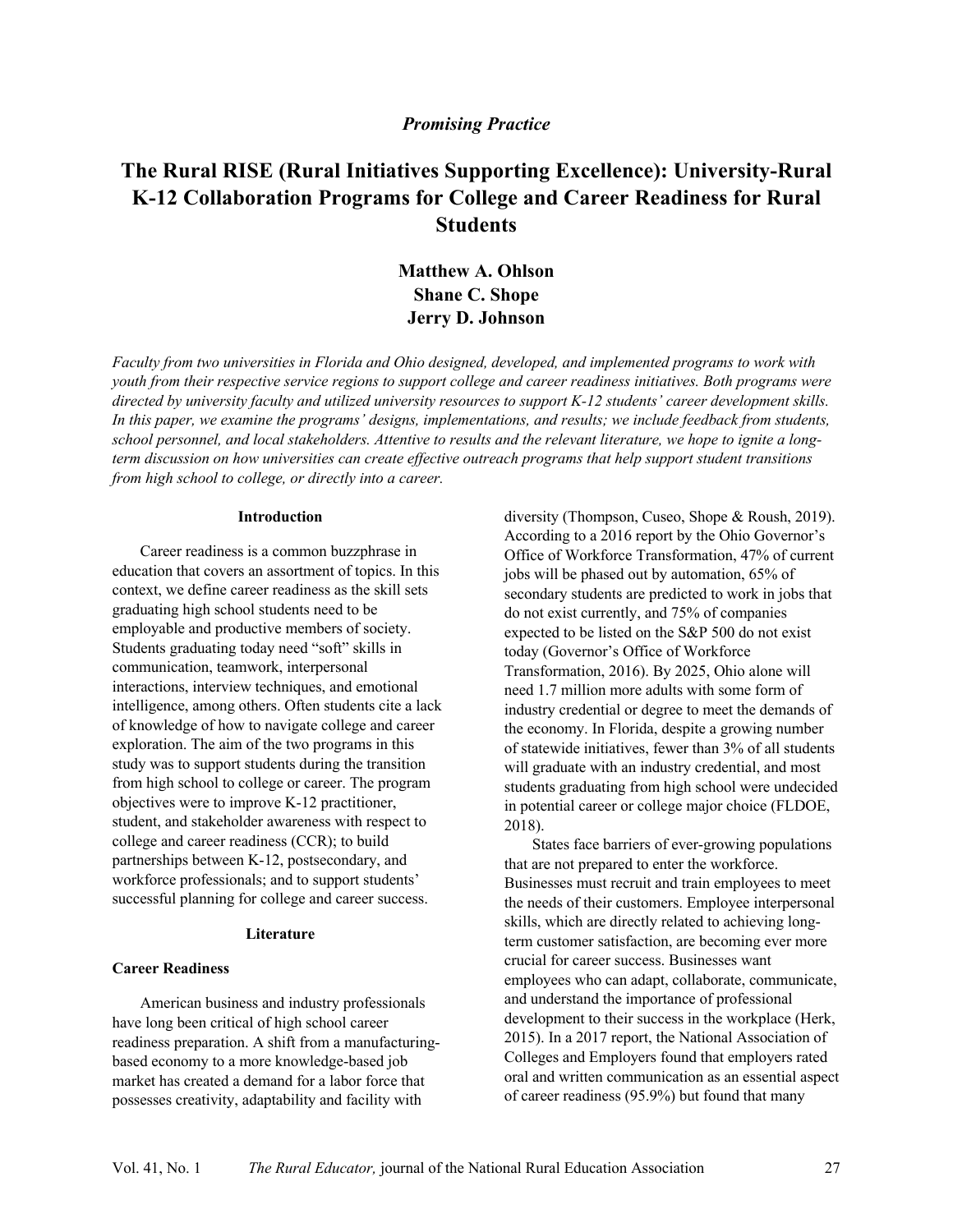employers (41.6%) rated graduates as only somewhat proficient communicators (NACE, 2018). Additionally, an upbeat and positive disposition is a crucial workplace competency (Gordon, 2018).

Despite the common inclination to regard graduation from high school, as the only requisite for college admission or employability, graduates who are not "career ready" find it difficult to obtain employment and thrive in the workplace. They fail to succeed through lack of exposure or not developing and practicing competencies in teamwork and collaboration, interpersonal interactions, leadership, productivity, global perspective, critical thinking, creativity and problem solving (Williams, 2016).

Nationally, the number of effective resources and support structures available to at-risk students throughout their educational careers is declining (Corbett, Wilson, & Williams, 2002; Darling-Hammond, Zielezinski, & Goldman, 2014). More specifically, rural schools often face significant challenges in supporting students beyond the general curriculum due to limited fiscal and human resources and limited access to college and career readiness programs (Reeves, 2003; Wilcox, K. C., Angelis, J. I., Baker, L., & Lawson, H. A., 2014; Zuckerman, 2016). The New Skills for Youth Survey by the Ohio Department of Education (2016), identified several issues regarding CCR education. One was that students and parents felt that not enough careerfocused information was being provided; in contrast, educators felt that students were provided a broad range of options. Secondly, many K-5 teachers did not view career preparation as part of their role: nearly 20% of elementary teachers did not include any type of career preparation in their lessons, with many more adding comments that careers cannot and should not be part of the discussion in the early grades. Thirdly, only 39% of school and district administrators felt their teachers were competent to teach career readiness skills, and only 56% of teachers themselves stated that they felt confident integrating career content into their courses. Lastly, 70% of parents felt that their children would benefit greatly from the inclusion of career content in the curriculum; in contrast, many educators had the perception that parents and students did not see the value of career content. This disconnect, between home and school, demonstrates the need to provide CCR skills at the secondary level and for schools to improve communication with parents regarding existing CCR offerings and programs (Adams, 2015; Cushing, Therriault & English, 2019).

Increasingly, state governments and departments of education are requiring high schools to prepare students for college and careers. However, in most cases, such preparation is measured through performance on state-mandated assessments, enrollment in rigorous courses (college prep and Advanced Placement) and credential attainment in the area of career-related technical skills (Education Week, 2018). These measures are legitimate, but in addition to accountability measures, secondary schools need to prepare graduating students' social and emotional development. Students' social and emotional development is critical to their success in college or in the workplace, yet often, with a focus on academic skills, schools provide less opportunity for development of social and emotional skills. Gewertz (2016) found that only 8% of U.S. high school graduates had finished a career readiness program. In many high-need schools, lack of resources prompt administrators to seek engagement, support and leadership from external stakeholders (Bryan, 2005). Collective leadership theory purports that those closest to the problem are best qualified to effectuate systemic and sustainable change. Furthermore, according to collective leadership theory, the individuals on the inside are best to identify, initiate, develop and sustain developmental networks to implement community-engaged initiatives. Participants in the collective leadership process school and community leaders, parents, local governments and organizations, business people, and interested citizens—form developmental networks that support the schools' service and learning objectives. The necessity for collective leadership is best synopsized in the African proverb–"if you want to go fast, go alone; if you want to go far, go together." A major caveat of collective leadership and developmental networks is the need for an understanding of the intra- and inter-personal dynamics that make the relationships work (Fullan, 2007).

It is often argued that the structures of public schools, which are in large part still supporting the old industrial economy, are in drastic need of an overhaul. In the meantime, what can be done to create developmental networks and structures that use local resources to support the development of students' CCR skills during a crucial time in their lives, and also support the economic well being of the state? We describe two examples of "grass-roots" programs that support a greater awareness of career readiness for middle and high school students while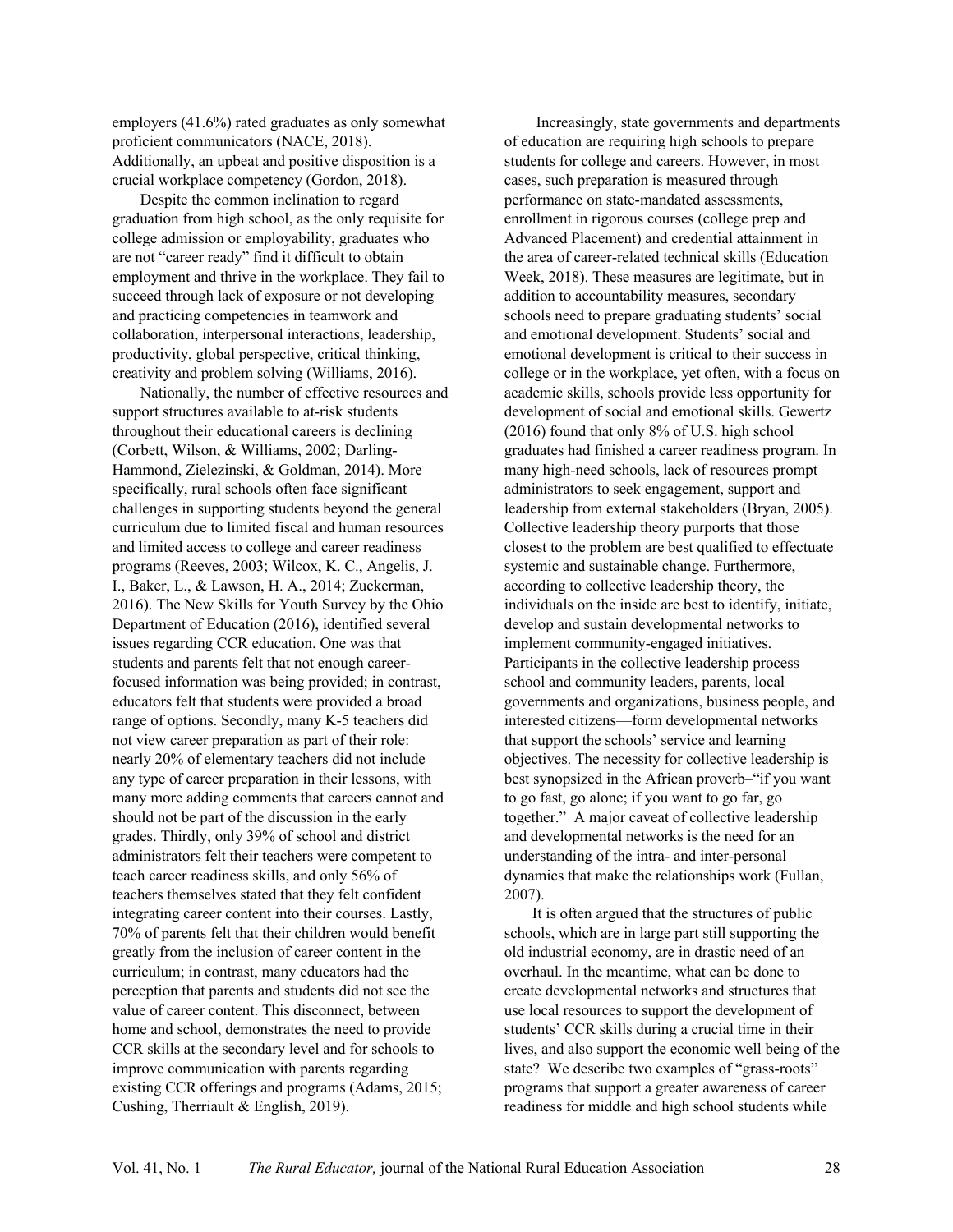developing a network of resources to expand the connections needed to help students achieve their academic and professional goals.

#### **Mentoring as a Catalyst for College and Career Readiness**

One of the most effective tools to help prepare students for both college and career readiness is mentoring. The programs detailed in this paper each use mentoring as a catalyst for harnessing the collective resources of each partner and participants. The established research further supports the importance of the mutually beneficial outcomes associated with mentoring including improved selfefficacy, interpersonal and problem solving skills self-esteem, and enhanced communication and social skills- often for both mentor and mentee (Lindt & Blair, 2017; Tierney & Branch, 1992; Wasburn-Moses, Fry & Sanders, 2014; Weiler, Haddock, Zimmerman, Krafchick, Henry, Rudisill, 2013). In addition, the shared experiences embedded within mentoring are potentially influential contributors to an enhanced sense of autonomy, engagement and a connection to an environment outside of their immediate rural community context (Foukal, Lawrence & Jennings, 2016; Marshall, Lawrence, Williams & Peugh, 2015; Schmidt, Marks & Derrico, 2004).

#### **The Ohio College & Career Connections Program**

Southeast Ohio has long been an area where economic hardships linger for decades following an economic crisis. In many rural counties in the region, the impact of the 2007 recession still lingers. Appalachia has long been a place where resources are continuously exported with minimal gains for many of those who inhabit the area (Caudill, 1963; Eller, 2013; Gaventa, J. 1980; Whisnant, D, 1994). Rural parts of Ohio, specifically in Appalachia, though abundant in raw materials, are often lacking in social capital—a network of friends, family or other acquaintances linked by mutual alliance— necessary to be successful after high school and to navigate college and career systems (Bourdieu, 1986; Coleman, 1990; Johnson, Hess, Larson & Wise, 2010; Johnson, Shope & Roush, 2009). First generation college students often find a career path or access to college to be difficult and overwhelming. Many students who start college find it difficult to navigate the college system, become frustrated and return home. Colleges and universities look for ways

to engage first year students but often find it difficult to retain them. Students aspiring to careers right out of high school often do not take the initiative to research the areas of their strengths, interests, or future employers. In the end, students do not make informed choices about their career path, nor do they have the dispositional awareness necessary to be successful.

To address the needs of rural students in Highland, Pike, Clermont, Adams, Lawrence, Scioto, Clinton, Brown and Ross counties, former K-12 practitioners from the area developed and piloted Ohio College & Career Connections Program (O3CP), an intervention program that supports rural Appalachian middle and high school students in their progress toward college and career readiness. Motivation for the program grew out of discussions between two former K-12 practitioners, now university professors, about the personal difficulties they experienced growing up in the region without the social capital needed for college and career success.

#### **The Partnership**

The partnership developed through a longstanding relationship between Southern State Community College (SSCC) and a former local school administrator. SSCC was interested in developing a CCR program that would both serve as a recruiting tool for their programs and provide invaluable information to students. SSCC reached out to a former superintendent from the area and a current faculty member at Morehead State University (MSU) to develop a curriculum that would focus on areas (socio-emotional development, interview techniques, career exploration, financial literacy, etc.) that are so often neglected in the standardized curriculum. Staff from SSCC partnered with a MSU faculty member to present at area high schools throughout southeast Ohio.

This project has always been focused on creating and supporting opportunities for those who go uncounted and unheard, specifically those growing up in Appalachia, where opportunities are limited, and where college is not always an option for the future. The focus of this program is to support students' success in navigating a system that is not always user friendly to those who are not proficient in working within it. The program supports student success no matter the student's ability level, locale, or socio-economic status. Program coordinators made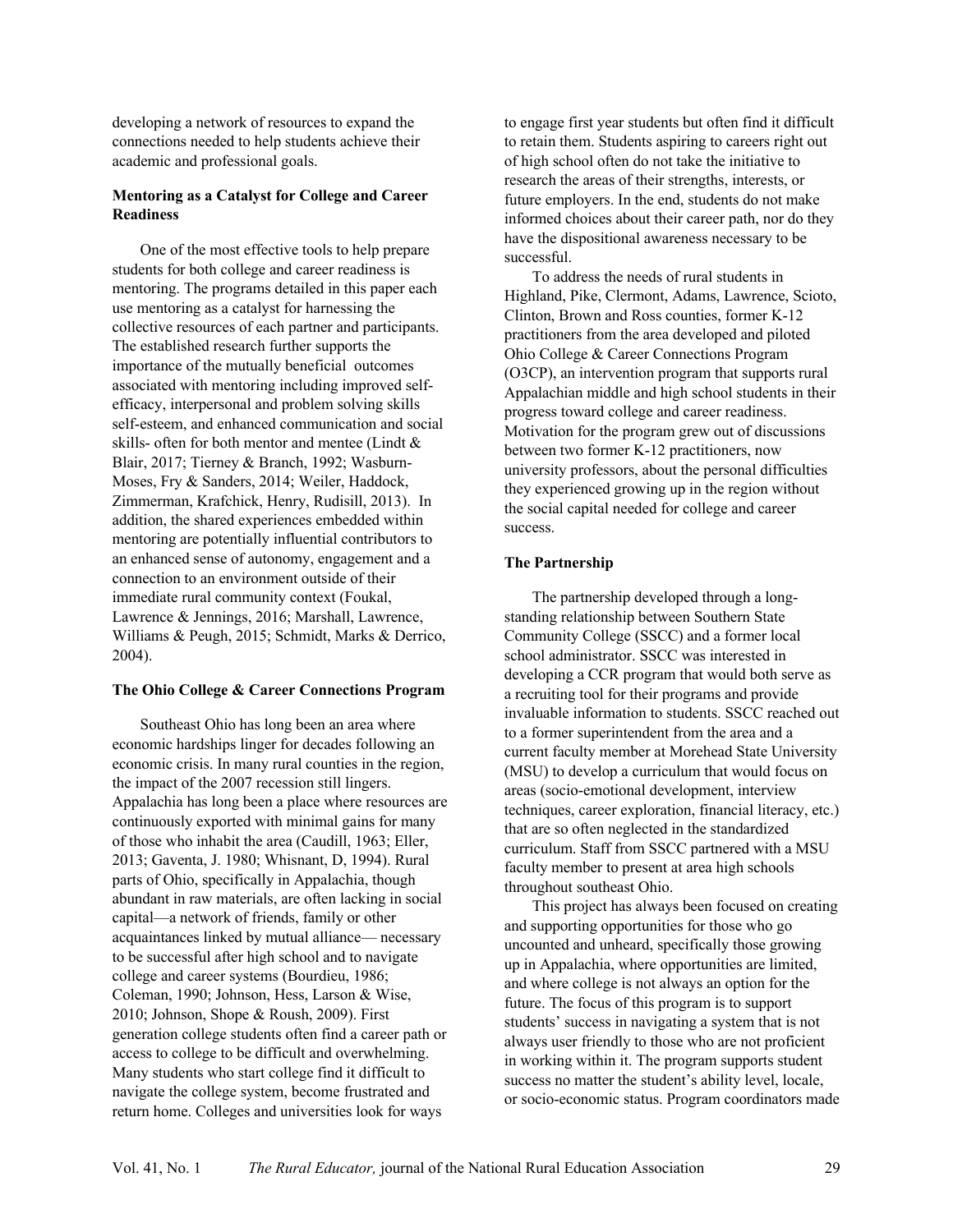contacts with area school administrators' grades 8-12 to gauge their interest in the program. The response was overwhelmingly positive.

Schools were selected based on state school report card data and existing connections between presenters and school administrators. Local community colleges invited students at participating schools to further investigate existing programs and research possible career choices. In addition, community college faculty and other university professors invited students at participating schools to participate in a panel discussion on topics that included information on available majors and how to be successful in college. Twelve schools were selected to participate in the twoyear pilot program. A two-year grant to SSCC from the Ohio Department of Higher Education provided the funding for the program. A total of 320 students in grades 8-12 participated in the seminars that took place at each of the participating schools. Follow-up sessions were provided to schools that requested additional support for their students. Students were selected to participate based on their school's specific criteria regarding whether that was a group of "at-risk" or college bound students.

#### **The Program**

The mentoring process at each school consists of one 2-3-hour small group session. Two former K-12 teacher/administrators (one university professor and one community college administrator) facilitate a discussion with 25-30 students from grades 8-12. Schools are selected based on the presenters' familiarity with the district and staff, and word of mouth reccommendations. Typically, teachers and other school personnel are present as well. Discussions focus on practical approaches to support student development in CCR areas that are not typically taught in the general curriculum but that are transferable to any setting. During the sessions students are strongly encouraged to interrupt and ask questions related to the specific topics. The focus is on making a connection with each student and promoting a two-way dialog between presenters and students, which supports both engagement and effective feedback on the topics each student group brings to the seminar.

The discussions that take place with students are upbeat and positive, to help each student define their own success. The unique aspect of the program is its emphasis on supporting any choice students make for their future. The program encourages post-secondary

education but the focus is on supporting all choices. Each student is valued and encouraged to reflect on what they want for their future. This approach promotes self-discovery and pushes students to explore possibilities. With each topic students are encouraged to explore deeply any area of interest. The presenters were born and raised in the area and they use their own stories to relate to students during the presentation. The program attempts to demonstrate the skills outlined in the presentation through engaging and relevant information that encourages students to search for pathways that support the career aspirations no matter where they come from or who they are as a person.

As each student enters the room they are immediately met with a firm handshake, an enthusiastic greeting, and direct eye contact. The presenters focus on making personal connections with each student, even with those that are reluctant to engage the materials. An essential part of the program is making a personal connection to each student. Personal strengths, interests, and areas of development that need attention within the parameters of CCR remain a continuous theme throughout the seminar. Anecdotal references are shared to provide context and promote meaning making. In addition, students are encouraged to ask questions and make comments throughout the seminar. To keep the program student centered, the initial discussion focuses on what students want to do after they graduate from high school. Students complete an online interest inventory that helps generate individual discussions on personal interests that match various career opportunities. Further discussion is dedicated to concepts such as earning potential, soft skill development, interview techniques, understanding cultural differences in the work place, financial literacy standards, and career exploration resources. Peer to peer and presenter to student discussion facilitation methods are used to encourage open dialogue and questions during the seminar, to maintain the students' interest, and to guide the discussion to the needs and interests of the attendees. Prezi presentations are used to present content, and they contain embedded videos and short interest inventories. Interactive activities include interest inventories, personality and grit assessment tools, and team-building exercises. Through collaborative efforts with local practitioners and the representatives from local postsecondary institutions, students are exposed to resources that they can use to create their own transition program from middle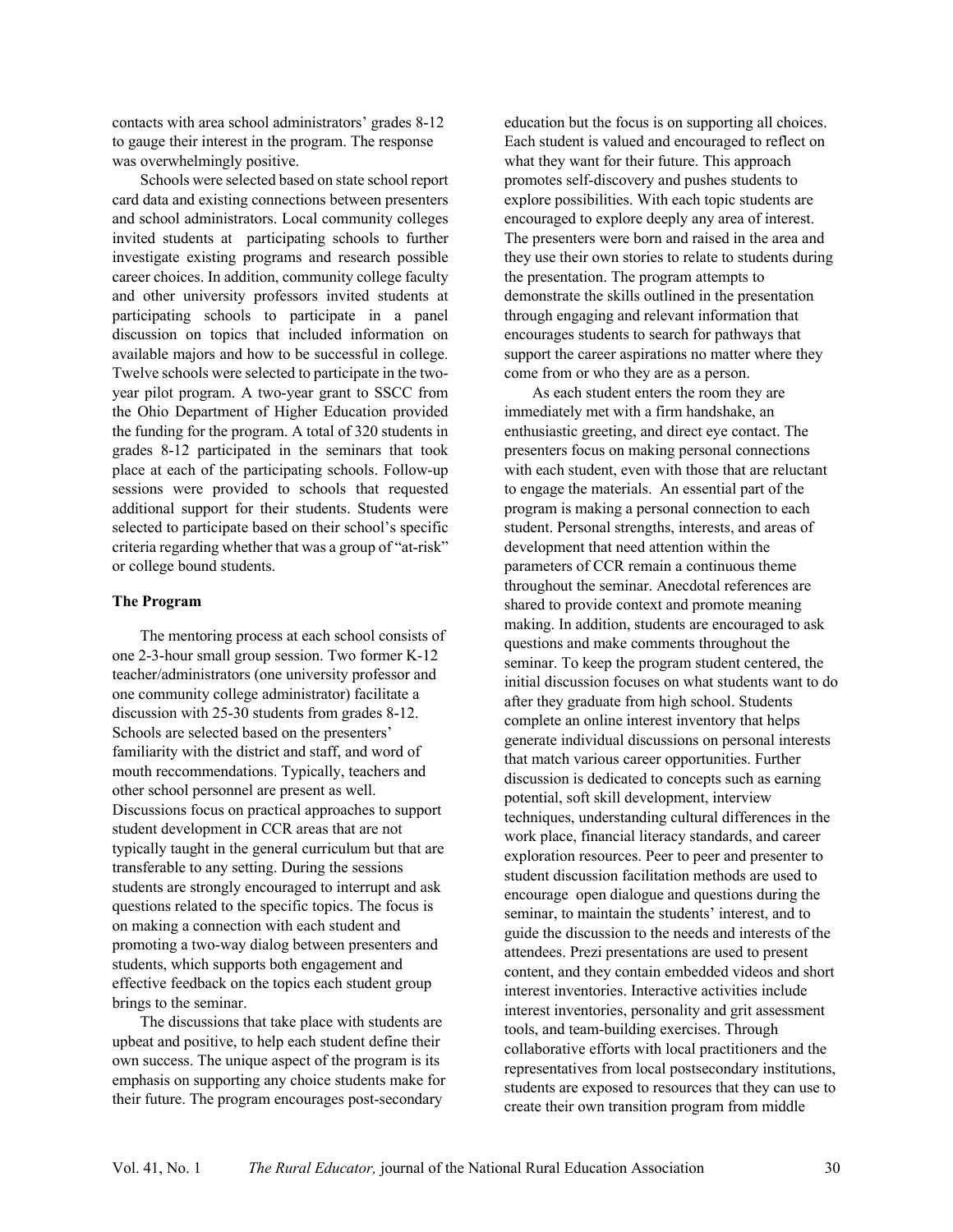school to high school and college, and into the workforce. Several short videos are shown to help with engagement and prompt discussions on a specific topic of importance (e.g., interview techniques, financial literacy, soft-skill development and grit). Students are divided into teams for a teambuilding activity known as the "Marshmallow Challenge" (The Leadership Challenge, 2018), in which teams of students build a structure out of tape, string, spaghetti, and a marshmallow.

Upon completion of the program each participant receives a career readiness certificate to present to potential employers or an academic institution as a component of their professional portfolio. As a pseudo-graduation ceremony, we shake every student's hand and congratulate them on their completion of the program. The difference between the students' initial and final handshakes is noteworthy, at the completion of the program, students demonstrate their achievement of a simple skill that can help them to create a good impression in the future. Students are encouraged to take the presenters' business cards to enable them to reach out to the presenters for future questions they might have about college or career selection. Follow-up sessions with participating schools and individual students are scheduled on request to help support further student growth, and to serve as a reminder of the skills learned in the initial seminar.

On several occasions because of proximity to the area where the presenters live and work, many students engage presenters in conversations about the lessons from the presentations. Some students discussed the importance and use of soft-skills when working with customers and the general public, and shared that the skills learned from the program have provided pathways to success that they had not considered before participation. Students want, and need, to know how to navigate all the systems they come into contact with on a daily basis whether be the education, business or the day to day business of a citizen. All represent a system of human organization that requires a basic knowledge of how to navigate successfully (McDaniel, Yarbrough, & Besnoy, 2015).

#### **The Impact**

After visiting several schools throughout south central and southeast Ohio we were struck by the desire and need for CCR support across the region. School staff overwhelmingly supported the process,

often commenting on the value of the content, and impact it had on the students. Two of the twelve schools were eager to have the program return for a second year. Additional schools developed their own programs based on the material presented in the first year. In the future, the university and college presenters intend to continue to provide the traveling seminars on an annual basis. The face-to-face mode will be updated and continued, and an online version for teachers to utilize within the regular curriculum will be developed.

Teacher and administrator comments highlighted the positive influences of the program with their students. The principal of Greenfield McClain High School reported,

The program engaged my students with their college and career readiness presentation. The program reinforced or introduced beneficial information that can't always be covered in the high school curriculum. My students are better for it! The overwhelming, positive student feedback has helped me to determine that our school district will plan on implementing the workbook into our career readiness curriculum.

A teacher at Franklin Furnace Green High School stated,

I thought the program provided a real-life glance of the scenarios they will be facing as high school graduates. For example, many students do not think about finances or interview skills but as they come to grips with reality, these skills are pertinent. The program explained the importance of these everyday life skills as well as some planning for the future. Students were making statements about how engaging the program was and how the presenters made it personable for each of them as they felt connected. We greatly appreciate the time and efforts in coming to our district to discuss this program with our seniors. We welcome the opportunity to have you back next year for our upcoming seniors.

A guidance counselor commented on the program's impact:

One young man told me the program provided useful resources to help him better understand what steps to take for his career goals. Since then, he has set up a job shadow and visited a college. In addition, another young lady shared that the content of the presentation encouraged her to set higher self-expectations. Now, she is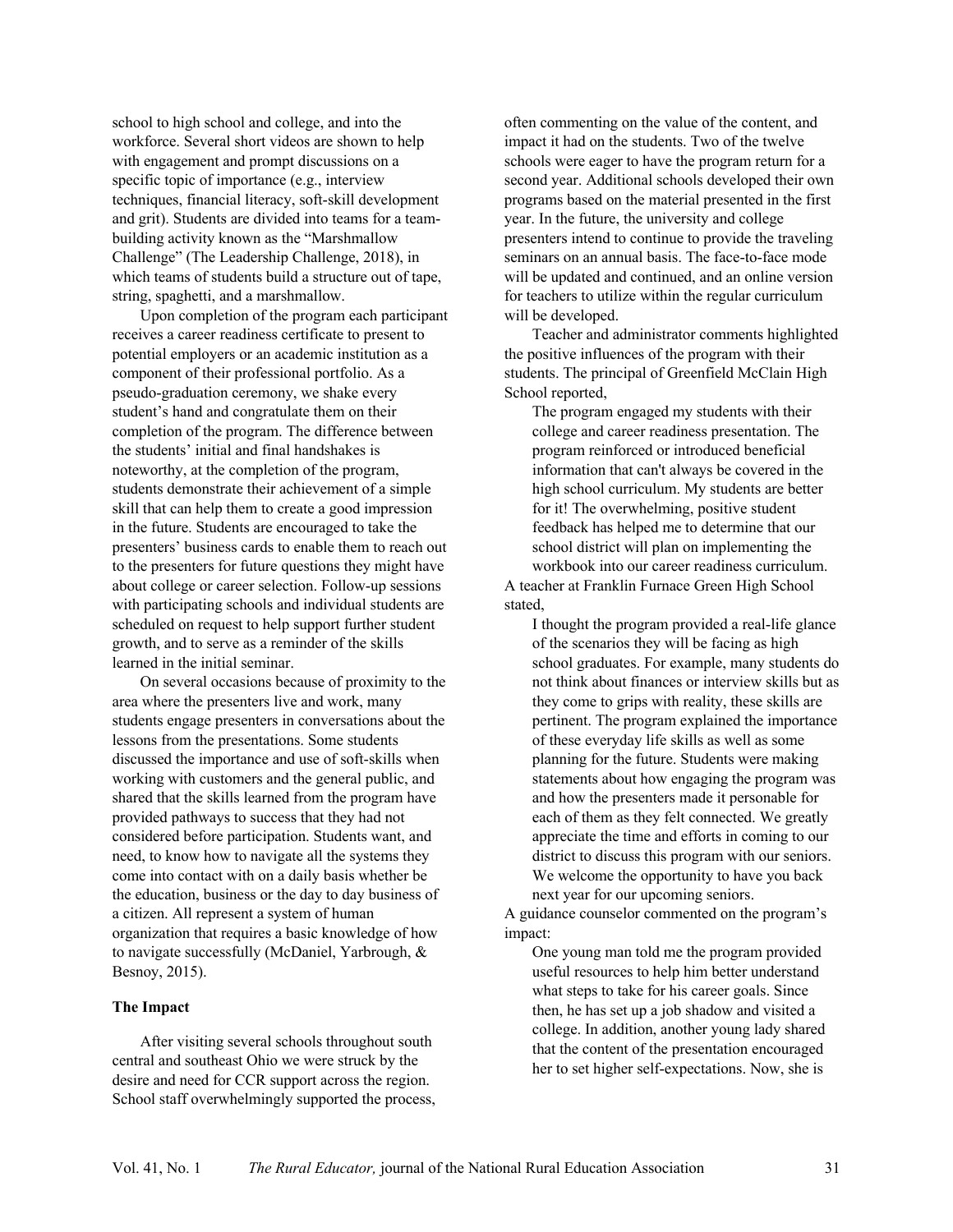| <b>Survey Prompt</b>                                                                   | <b>Likert Rating Scale</b><br>$(1=SD - 5=SA)$ |
|----------------------------------------------------------------------------------------|-----------------------------------------------|
| The content of the presentation was engaging and provided relevant information.        | 4.63                                          |
| The content was well organized.                                                        | 4.71                                          |
| The presentation met my expectations                                                   | 4.40                                          |
| The information provided was helpful in my future planning for life after high school. | 4.55                                          |
| The information presented has motivated me to explore future career opportunities.     | 4.46                                          |
| The presenters were well prepared and organized for today's seminar.                   | 4.72                                          |

focused on improving her ACT score and

investigating top colleges for her career field. Student feedback was collected via researcherdeveloped written surveys using a five-point Likert Scale. Well over 300 students participated in the oneday seminars. As shown in Table 1, 90% or more of students strongly agreed or agreed that the presentation was engaging and relevant, that the content was well organized, that the presentation met expectations, that the information was useful and motivated future career exploration, and that the presenters were well prepared. The item receiving the least positive ratings was *The presentation met my expectations*. We attributed this to the fact most students were selected to participate in the program. Students were asked what they gained from the seminar that was most important to them. Common responses were empathy, and understanding other people; soft skills; how to prepare for interviews and how to talk to people; financial literacy; not to let anyone else define my success; teamwork; very motivational, eye opening into why and how to get into my field of interest.

#### **CAMP Osprey**

Rural school districts surrounding the University of North Florida (UNF) face numerous challenges in creating rigorous and meaningful CCR learning experiences for students when access to and information related to higher education are scarce. Putnam County in Florida is a region with very high poverty and dropout rates—within the top 5% consistently in the last 10 years—in the state. While neighboring urban districts implemented multimillion-dollar college readiness initiatives, rural districts such as Putnam had difficulty creating a sustainable model for students to attain the skills needed to access higher education.

The Collegiate Achievement Mentoring Program (CAMP) Osprey is a leadership mentoring program where student leaders from UNF serve as mentors to at-risk elementary and middle school students. To overcome geographic and financial barriers faced by rural school partners, CAMP Osprey utilizes videoconferencing technology and virtual mentoring to teach students from rural communities how to become college and career ready. At UNF, the process begins by identifying exemplary students to serve as leadership mentors. Each week, depending on proximity, UNF student mentors meet with elementary and middle school students from rural counties. The sessions focus on building confidence, time management, goal setting, and personal branding. The culminating event of the program is a trip to tour the UNF campus.

#### **The Partnership**

The partnership grew out of personal and professional connections between UNF faculty in the College of Education and Human Services and administrators and teachers in neighboring school districts. To address the needs of rural districts distant from UNF, we implemented a web-based mentoring partnership, with weekly videoconferences between UNF student mentors and rural school students, and virtual visits to the UNF campus. UNF students serve as mentors. Technology needs for videoconferencing are supported by UNF's Center for Instruction and Research Technology (CIRT), and UNF faculty manage the program. Partner schools are selected based on a variety of criteria including proximity to UNF (for the face-to-face mentoring component), age of students (grades 4-8 have seen the largest gains) and investment in the program as demonstrated by the commitment of at least one school staff member who will help monitor the mentoring sessions and serve as a dedicated liaison between the university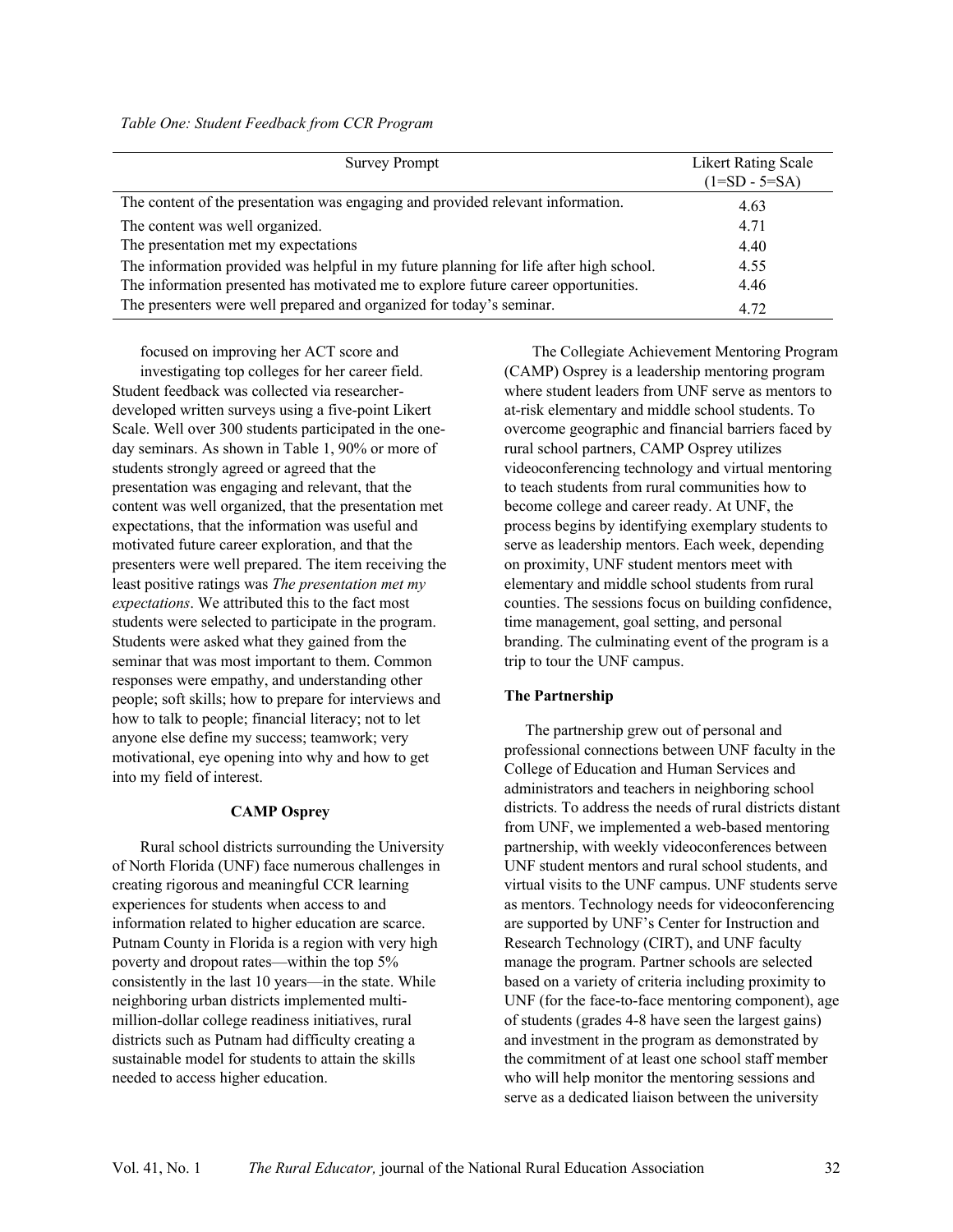and each school site. The students' teachers and school administrators select the individual K-12 students who participate, because they are perceived to have potential, but to be at risk of underachieving based on personal difficulties. Some examples of candidates for inclusion may be a student who was doing well academically before her parents went through a divorce, or a star athlete who is struggling academically. Mentoring matches between mentor and mentee, as well as student performance are monitored to ensure the process is having the greatest impact on students.

The CAMP program has partnered with over 30 partner schools in four states. At least 70% of students in most participating schools qualify for free or reduced-price lunches. In the 2016-2017 academic year, UNF partnered with schools in its home county of Duval (FL), in addition to urban and suburban schools in St. Johns and Miami-Dade (FL), and rural schools in Flagler (FL), Putnam (FL) and Wake (NC) counties, and Milford Independent School District (TX).

Not every school is a fit for the program and schools have been asked to leave the mentoring network based on their lack of fidelity of the process or the level of support provided to students. For example, we no longer offer mentoring services to schools that have failed to provide sufficient supervision of mentoring sessions, and effectively communicate schedule changes. When these situations occur, we first attempt to address the problem with open communication, but with continued issues we prioritize the safety of the students and fidelity of the program, and end the mentoring partnership with that school.

#### **The Program**

Initially, all mentors were students in a designated section of an Introduction to Leadership course, which is the foundational course in UNF's Leadership Minor. Students who take the leadership course are from a variety of majors and backgrounds. In academic year 2016-2017, members of UNF athletic teams, many of which have an NCAA required service component, were added as mentors.

Leadership mentoring constitutes a substantial portion of the course curriculum in the Introduction to Leadership course. The first phase of the course teaches students the characteristics of effective leadership and leadership best practices from seminal texts such as Covey's (1989) *The 7 Habits of Highly*

*Effective People* and Kotter's (1996) *Leading Change*. The course includes topics such as: preparing a personal mission and vision, aligning actions with values, finding one's voice and strengths, time management, and workplace etiquette including appropriate dress and behavior.

Early in the course, mentors participate in eight hours of face-to-face training with the course instructor, specifically focused on best practices for leadership mentoring and the practicalities of mentormentee interaction. Outlines and deliverables of weekly mentoring sessions are laid out in a best practice mentoring guide developed by a cadre of mentors (Ohlson, 2018). The training mentors receive helps them feel confident in their ability to get their mentoring relationship off to a good start. The training program is unique in that mentors not only learn important leadership skills, but also teach them to their mentees, thereby reinforcing their own learning. Student athletes and volunteers not enrolled in the course receive a condensed version of mentor training. Mentors are trained in student and school safety strategies to ensure the well being of the program and all participants.

When possible, the mentoring sessions are faceto-face. Weekly mentoring sessions take place at the partner schools and last for 60 minutes, with each mentoring group consisting of one collegiate mentor and two or three K-12 mentees. Mentoring sessions are always supervised by K-12 staff and, when possible, by a member of the UNF program team. Activities are scripted in the mentoring guide and focus on leadership development and college and career readiness skills.

The mentors are taught how to lead their mentoring sessions via their experience in the leadship course. These sessions consist of relationship building, a leadership activity, establishing and monitoring the achievement of personal goals, creating time management plans, and learning life skills and college and career readiness. Working together, both collegiate mentors and K-12 mentees create personal mission statements and leadership portfolios. Through learning activities such as how to prioritize daily activities, properly shake someone's hand, or modeling positive behaviors, mentors and mentees develop strong, meaningful relationships. Periodically, K-12 mentees come to UNF for activities such as talking to a faculty member, participating in a soccer or art clinic, or having their mentor show them a lab, a residence hall room, the lazy river, or the climbing wall.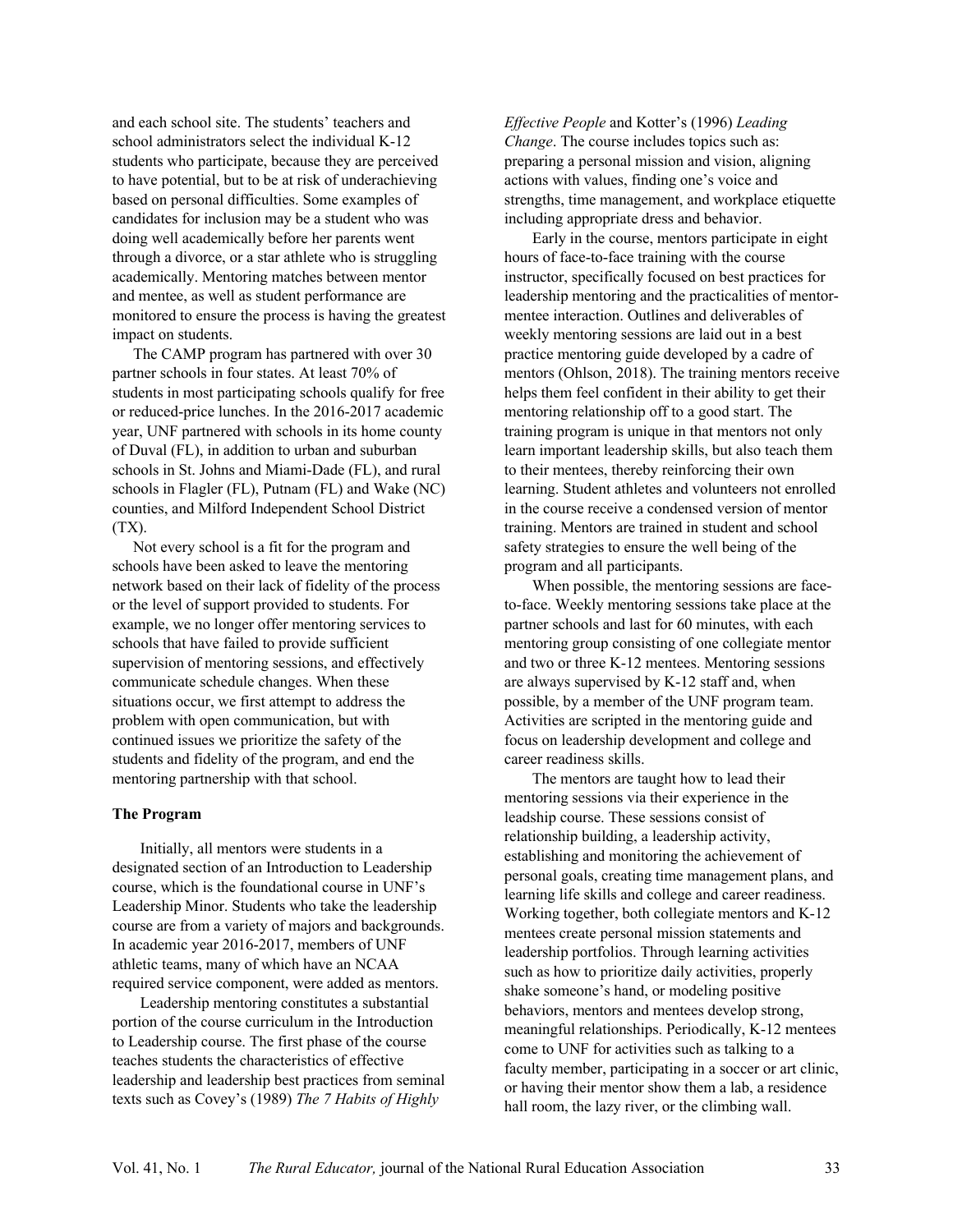Leadership development is as comprehensive as possible; for example on occasion prior to visiting campus, mentors have taken their mentees shopping for clothes so they can look professional and feel comfortable. The campus visit is an important part of the program, because research suggests that when students gain familiarity with a college campus, there is an increased likelihood that they will consider going to college (King, 2012), and perhaps consider UNF as a future collegiate home. Such recruiting also benefits UNF as it seeks to expand its reach to underrepresented communities. At the end of the semester the collegiate mentors and the K-12 mentees together present their leadership portfolios at the K-12 mentees' school.

When working with schools that are located at a distance from UNF, for example with rural partner schools, mentoring meetings take place via videoconferencing and follow the same structure as face-to-face sessions. With the support of UNF's CIRT and Cisco Technologies, collegiate mentors and K-12 mentees in distant partner schools communicate in real time, share files, and participate in virtual field trips facilitated by a UNF faculty or staff member who travels to the partner school. In the first semester of virtual mentoring (Spring 2016), to accommodate technology limitations, as many as 10 to12 mentees were present in one mentoring session, facilitated by four to six mentors. In the second academic year, a single mentoring session was limited to two mentors and four to six mentees, with the two groups alternating in their use of the connection. Expansion to virtual mentoring increased the total number of mentees, as well as access for high-need student groups. When virtual mentoring was implemented, the number of mentees and the numbers of Latino and high-poverty rural mentees increased by 44%, 29%, and 38% respectively.

#### **The Impact**

The ability to reach schools rural schools isolated by distance and resources has had a significantly positive impact. One such school is Mellon Elementary in Palatka, FL (Putnam County). The Principal recognized the benefit of the program by stating, "Students participating in this college preparation program through mentoring and course work have felt a lift in spirits and the students have shown a renewed vigor in their academics and outlook." He further pointed out that programs such as this provide "extra focus and effort" that can be

beneficial to their students "enabling them to succeed as they continue through school." The school administration was excited about the results of the program and the prospects of continuing this partnership. One proclaimed, "I am excited to continue the program and expand it in the second semester. I already have a waiting list of students who want to be part of this wonderful experience…Opportunities like this don't come very often in our poor, rural district and we are so thankful to be able to participate in an enriching program like CAMP Osprey."

The student mentors also reported significant gains from the mentoring experience. At the end of Spring 2017, all 44 of the collegiate mentors responded to the question "How have you grown because of this leadership mentoring experience?" Content analysis of survey responses revealed that the most frequently mentioned words were leadership (35 mentions); positive (31); better, collaboration (17 each); listen, learn (9); goals, grown (8); involvement (7); and community, patience (6 each). Reflections included in the mentors' leadership portfolios identified other gains: recognition of the value of relationships, the value of the ability to positively influence, and appreciation of diversity; influence of the experience on mentors' post-college career plans; improved leadership acumen; and enhanced ability to apply leadership principles.

Mentee reflections were collected via leadership portfolios, which the students prepared as part of the mentoring sessions. The credibility of mentors, simply by virtue of their position as "educated" college students, was attested by one mentee who stated, "They're in college so they can tell you what to look forward to and how hard you have to work [to succeed]." The recognition of improvement was pointed out by one mentee who stated, "I'm going to miss CAMP Osprey. My grades have gone up since I joined you guys and I am a better leader now." Another mentee shared a similar notion: "I feel more confident when I talk to adults and my teachers because of CAMP Osprey, and I've been doing better in school and getting in trouble a lot less." An additional aspect of recognized improvement was conveyed by a mentee who reflected, "I see how my classmates treat each other better than they did before and I think we all get along better in school because our mentors have been working with us on how to be more positive about ourselves and others." The notion of increased optimism about the future was shared by one mentee: "I'll be sad when I don't see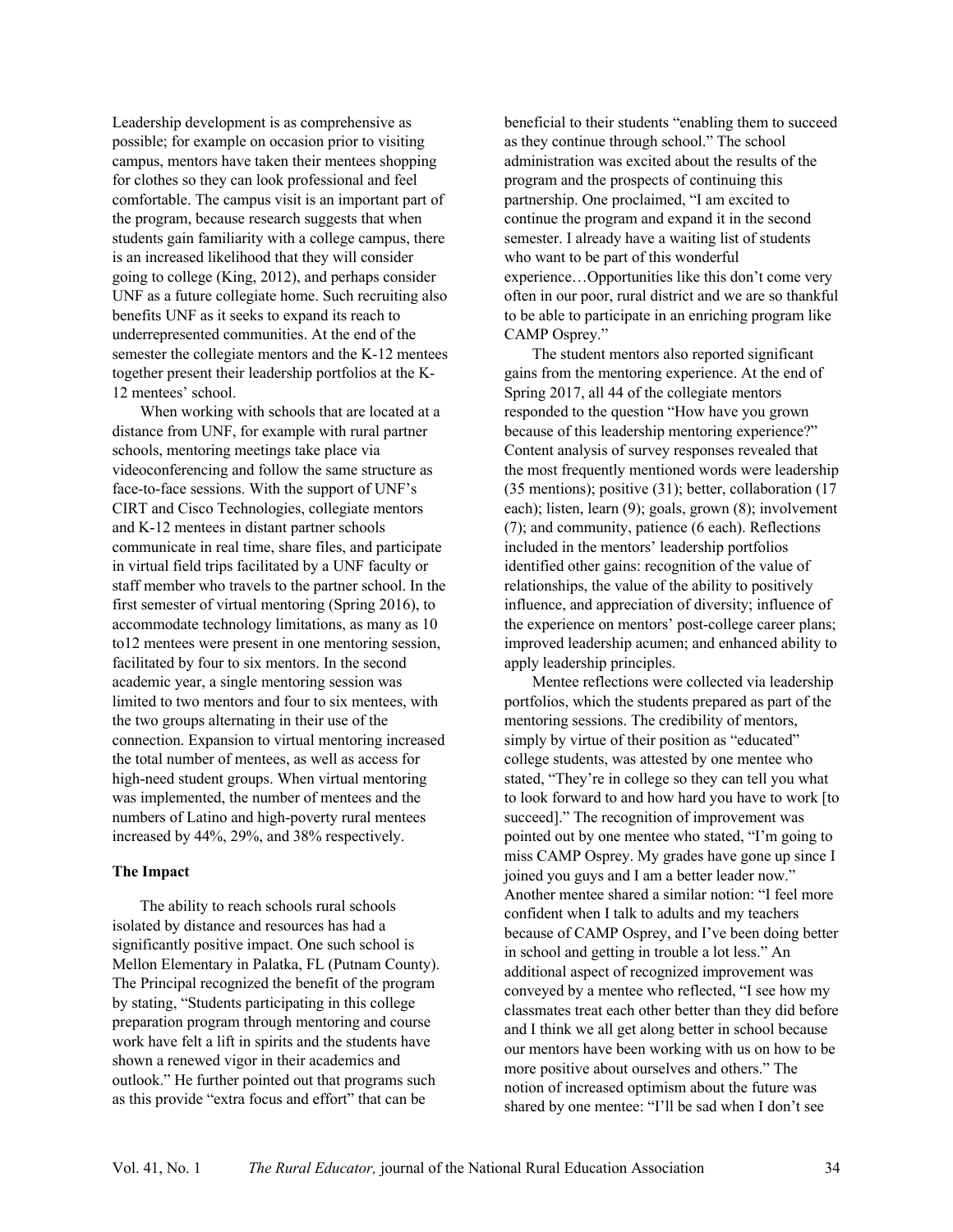my mentor every week anymore because she taught me about what I can look forward to in college and we talked about the things I can start doing now to help me get there." Another mentee expressed gratitude for being included in the program: "I was so glad I was picked for this program because it has helped me a lot to grow and be a better leader and student all around. Thank you CAMP Osprey!"

Teachers and principals reported that K-12 mentees demonstrated improvements in attendance (11% decrease in excessive absences), behavior (7% decrease in suspensions), and academic achievement (9% gain in student GPA; Ohlson, Lerman, Theobold, & Jamison, 2017). Future examination of factors such as attendance, retention, graduation rates, and college attendance rates is expected to help schools at all levels inform their organizational policies and practices.

This replicable, mutually beneficial model has been honored with awards from the NPR's American Graduate Champion, the United Way, and the National Jefferson Service Foundation. Exemplary academic programs such as this not only teach students content but also, more importantly, allow students the opportunity to put skills into action (Storch & Ohlson, 2009). The CAMP Osprey curriculum focuses on student-centered leadership training, service-learning opportunities, and a cycle of engagement between mentors and mentees. The model creates a learning environment in which theory and practice are integrated, allowing students the opportunity to teach and practice the leadership theories and techniques learned in class. Such effective learning opportunities help a student determine what they hope to achieve after graduation and obtain the skills, motivation, and opportunities to reach those goals (Storch & Ohlson, 2009). The mentoring experience is a powerful medium to connect diverse people to their communities. UNF student interns in local K-12 schools are typically white females, who represent 80% of the students in UNF's teacher education programs. CAMP Osprey collegiate mentors, on the other hand, are diverse in terms of gender, race, age, sexual identity, majors, and career interests. More than 70% of mentors and 84% of mentees identify as part of a minortized group, and are thus reflective of the demographic groups that are underrepresented in today's workforce and on college campuses. For 56% of collegiate mentors, this was their first experience working with high-poverty, majority-minority schools. The CAMP program facilitates learning and

collaboration between diverse groups in terms of age, ethnicity, gender and income, and embraces the notion of synergy within a leadership context. The demographics of the student mentors may also help address a need for minority students in the fields of education, public service, and leadership. On a national level, the number of educators whose racial, ethnic, and socio-economic backgrounds match those of their students is declining (Ingersoll & May, 2011). By developing a flexible, student-centered program that introduces the field of education, CAMP Osprey may increase minority recruitment into the field (Diversi & Mecham, 2004).

#### **Recommendations for Policy and Practice**

Although the Ohio College & Career Connections and CAMP Osprey programs differ in the, types of strategies utilized, targeted grade levels, duration, and location, they share a common objective to support capacity building for underserved rural students. Collectively, the work demonstrates how two universities provided approaches to meet the needs of rural students in Ohio and Florida. These grass-root and unique approaches underscore the complex and comprehensive needs of rural youth in each part of the country. Each program highlights specific needs and skill sets to build capacity for rural student populations in college and career readiness. Though each program has its specific objectives and delivery, both programs provide support to first generation and low-income students, by encouraging attainment of a college education.

#### **Mutually Beneficial Outcomes**

Both programs provide examples of how universities can create and support outreach plans for the greater good of rural communities, and support the demands for college attendance and degree attainment. Universities could benefit from these programs in multiple ways. First, colleges and universities should consider investing in such initiatives as rural student populations represent an untapped source of student enrollment. Second, beyond recruitment of rural student populations, colleges and universities could use programs such as these to proactively look for ways to build capacity of incoming students that could help with transition to college, and retention of students from rural populations. Additionally, universities have a responsibility to consider and support the long-term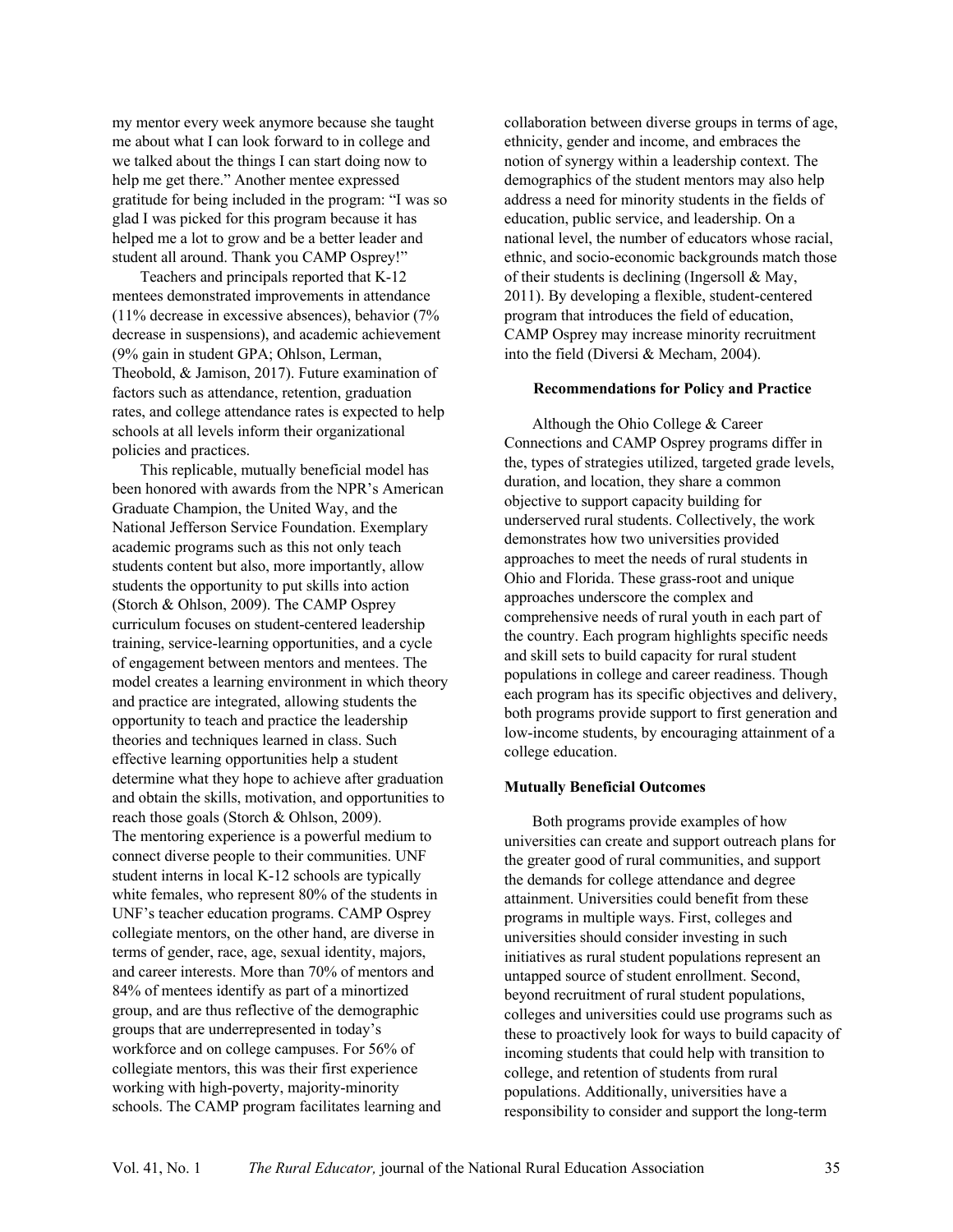economic well-being of the communities they serve, and outreach programs such as CAMP Osprey and O3CP can support this goal. Finally, building partnerships with rural communities can offer authentic opportunities for college staff, faculty, and students to learn in a new setting, that can help to increase comfort in working with diverse populations. For example, the CAMP Osprey faculty are examining the impact of their leadership mentoring partnership in Texas with the one K-12 school of 400 students in the entire rural district. This district, less than 30 miles from Dallas, has seen drastic gains in numerous areas through the use of virtual mentoring, and the unique school setting allows researchers to tracks participants throughout their school career. In addition, the work with O3CP build capacities for rural students to enter the work force or college and beyond. Efforts are in place to expand the work into Kentucky and throughout Ohio.

#### **Best Practices**

A variety of best practices and strategies emerged from this data, that shed light on how each program could benefit rural students and universities in a mutually beneficial, cost effective way. Garringer, Kupersmidt, Rhodes, Stelter & Tai, T. (2015), identified several variables impacting successful mentoring programs that include the following: geographic isolation, limited population bases, limited community infrastructure and resources, limited to no public transportation, a distrust of services that orginate outside of the community and issues related to substance abuse, violence, poverty and family dynamics. Successful mentoring programs focus on integrating services with partners, mimizing geographic isolation by delivering services face to face, and being in the community on a regular basis to build trust and rapport. In addition, mentoring programs should use technology to connect to paticipants. Both of the programs described here have these charactisteristics, which could explain their positive results (Garringer et. al. 2015). In particular, one such strategy is to focus on a selective rural location and offer an abundance of support. This strategy allows for examination of the impact of the partnership between the university and K-12 school, and for measurement of both short and long-term gains. For example, in the rural sections of Flagler County (FL), the leadership development support of both school faculty and students has resulted in increased

retention of teachers. In addition, consistent support of students from middle school through high school has resulted in a reduced dropout rate (21% of program participants as compared to their peers) as well as three students from this one community who now attend UNF.

Beyond focused support in high-needs rural areas, analysis of the two programs illustrates the importance of mentors to serve as the support conduit. Professional development and workshops for both staff and students has shown limited long-term success, while consistent and timely mentoring has shown to lead to significant and lasting gains when accounting for staff success and retention (Guskey, 2002) In terms of student growth, the relationships developed and lessons reinforced through mentoring have shown to decrease at-risk behaviors and increase student academic and behavioral gains (Dappen & Isernhagen, 2005; Eby, Rhodes & Allen, 2007; Keeler et al., 2018; Diversi & Mecham, 2004). Finally, the consistency and presence of a mentor in a rural community fortifies the importance of valuing these communities. Rather than a "visit" from university faculty to provide lessons on how to improve on a variety of fronts, having a mentor embedded within the rural schools and communities shows that the partnership is valued, and the rural setting is a learning resource (Bauch, 2001; Garringer, et. al. (2015).

#### **Future Research and Program Expansion/Replication**

Future work should continue to look at ways to increase dialogue with colleges and universities to support rural students and their ability to attend college and graduate. Historically rural students have been entwined in the "opportunity gap"- limited in their opportunities for curricular and extra-curricular capacities to support their academic, socio-emotional, and career readiness development (Carter & Welner, 2013). The resources available on college campuses could ignite rural student engagement and increase interest in attending higher education, which could expand the admissions and enrollment base for many universities that are looking to increase diversity and enrollment. For example, UNF recently started to use the virtual mentoring model with CAMP Osprey and began piloting a rural school leadership program where college faculty mentor beginning teachers and principals in an effort to increase retention and offer a pipeline to the university's graduate programs. This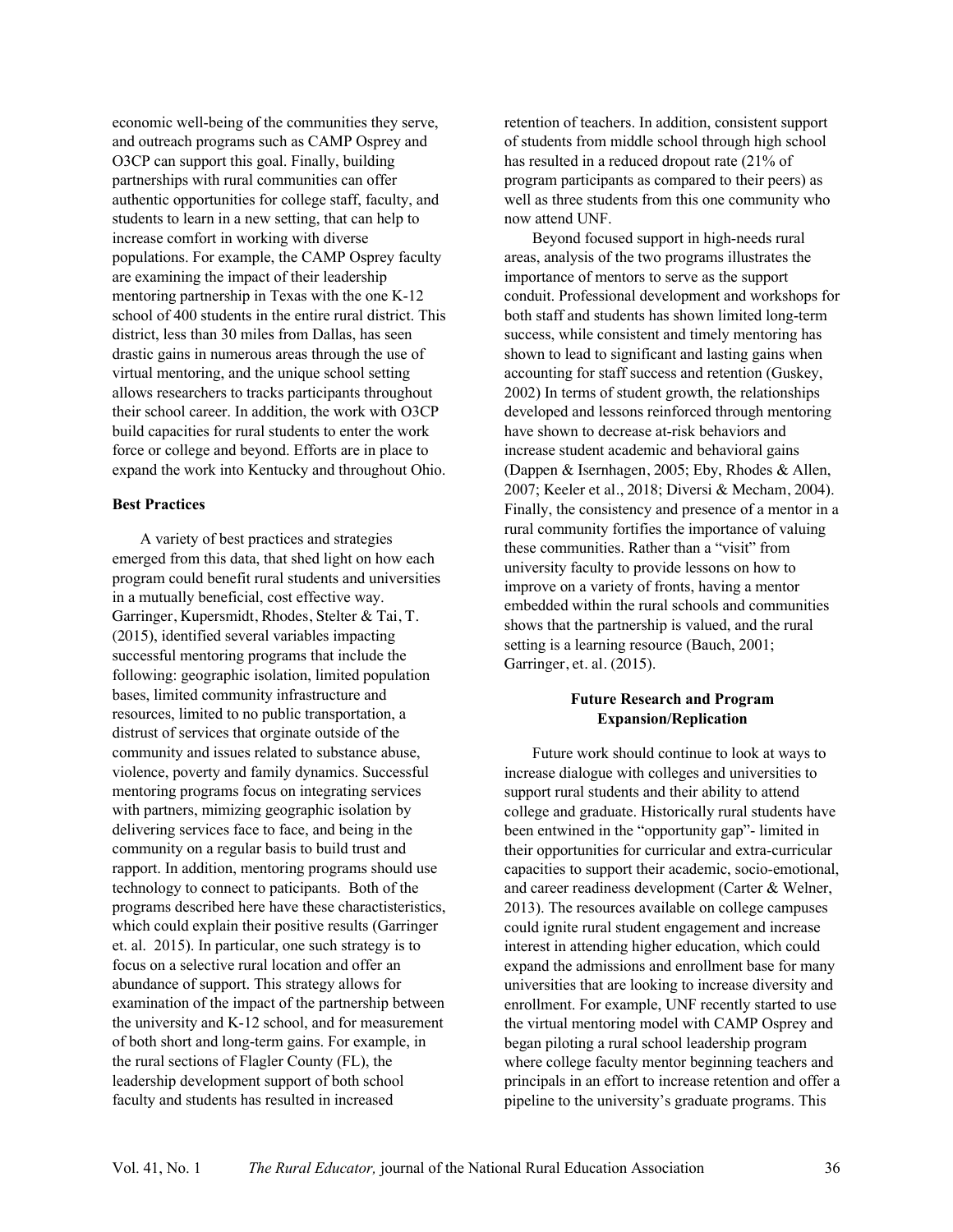type of partnership could transform the type of support being offered to schools to include both students and staff while developing a more consistent stream of qualified candidates for both graduate and undergraduate students.

The O3CP is currently being considered for use in state level initiates to build capacity for low income rural students in Kentucky and Ohio. The need for college graduates will increase because of the demands placed on employers to hire the best prepared employees as possible. For many rural students, the issue is not having the knowledge and opportunities to take advantage of a college

education. O3CP is one grassroots example of how to close the opportunity gap.

Beyond the immediate stakeholders of colleges and universities along with their K-12 rural partners, it is imperative for state and federal policymakers to consider such initiatives to continue to build upon the current work. Rural communities are home to an abundant number of students looking to become college and career ready, and countless universities in need of highly motivated and qualified students. Policymakers and stakeholders should offer clear and consistent incentives for these types of mutually beneficial partnerships.

#### **References**

*Children and Youth, 49*:3, 21-25, https://doi.org/10.3200/PSFL.49.3.21-25

Darling-Hammond, L., Zielezinski, M. B., & Goldman, S. (2014). *Using technology to support at-risk students' learning*. Stanford Center for Opportunity Policy in Education. Retrieved from

https://edpolicy.stanford.edu/publications/pubs/1 241.

- Diversi, M. & Mecham, C. (2004) Latino(a) students and cacausian mentors in a rural after-school program: Towards empowering adult-youth relationships, *Journal of Community Psychology.* Volume 33(1):30-4, Retrieved July 9, 2019 from https://doi.org/10.1002/jcop.20034.
- Eby, L. T., Rhodes, J. E., & Allen, T. D. (2007). Definition and evolution of mentoring. In T. D. Eller, R. (2013) *Uneven ground: Appalachia since 1945*. Lexington, KY: University Press of Kentucky.
- Florida Department of Education. (2018). *Industry Certification.* Retrieved April 5, 2019 from http://www.fldoe.org/accountability/datasys/database-manuals-updates/2017-18-studentinfo-system/industry-certification.stml
- Fullan, M. (2007). *The new meaning of educational change*. Chicago, IL: Routledge.
- Garringer, M., Kupersmidt, J., Rhodes, J., Stelter, R., & Tai, T. (2015). Elements of Effective Practice for Mentoring [TM]: Research-Informed and Practitioner-Approved Best Practices for Creating and Sustaining Impactful Mentoring Relationships and Strong Program Services. *MENTOR: National Mentoring Partnership*.
- Allen & L. T. Eby (Eds.). *The Blackwell handbook of mentoring: A multiple perspectives approach (pp. 7-20).* Hoboken, NJ: Blackwell Publishing.
- Bauch, P. (2001). School-community partnerships in rural schools: Leadership, renewal, and a sense of place. *Peabody Journal of Education, 76*(2), 204-221.
- Bryan, J. (2005). Fostering educational resilience and achievement in urban schools through schoolfamily-community partnerships. *Professional School Counseling*, (1), 219-227.
- Bourdieu, P. (1986). The forms of capital. In J. G. Richardson (Ed). *Handbook of theory and research for the sociology of education* 241-258. Westport, CT: Greenwood.
- Carter, P. L., & Welner, K. G. (Eds.). (2013). *Closing the opportunity gap: What America must do to give every child an even chance*. Oxford, UK: Oxford University Press.
- Caudill, H. (1963). *Night comes to the cumberlands: A biography of a depressed area*. An Atlantic Monthly Press Book.
- Coleman, J. (1990). *Foundations of social theory*. Boston, MA: Harvard.
- Covey, S. (1989). *The 7 habits of highly effective people*. New York, NY: Simon & Schuster.
- Corbett, H. D., Wilson, B. L., & Williams, B. (2002). *Effort and excellence in urban classrooms: Expecting, and getting, success with all students*. New York, NY: Teachers College Press.
- Dappen, L. & Isernhagen, J. (2005) Developing a student mentoring program: Building connections for at-risk students, preventing school failure. *Alternative Education for*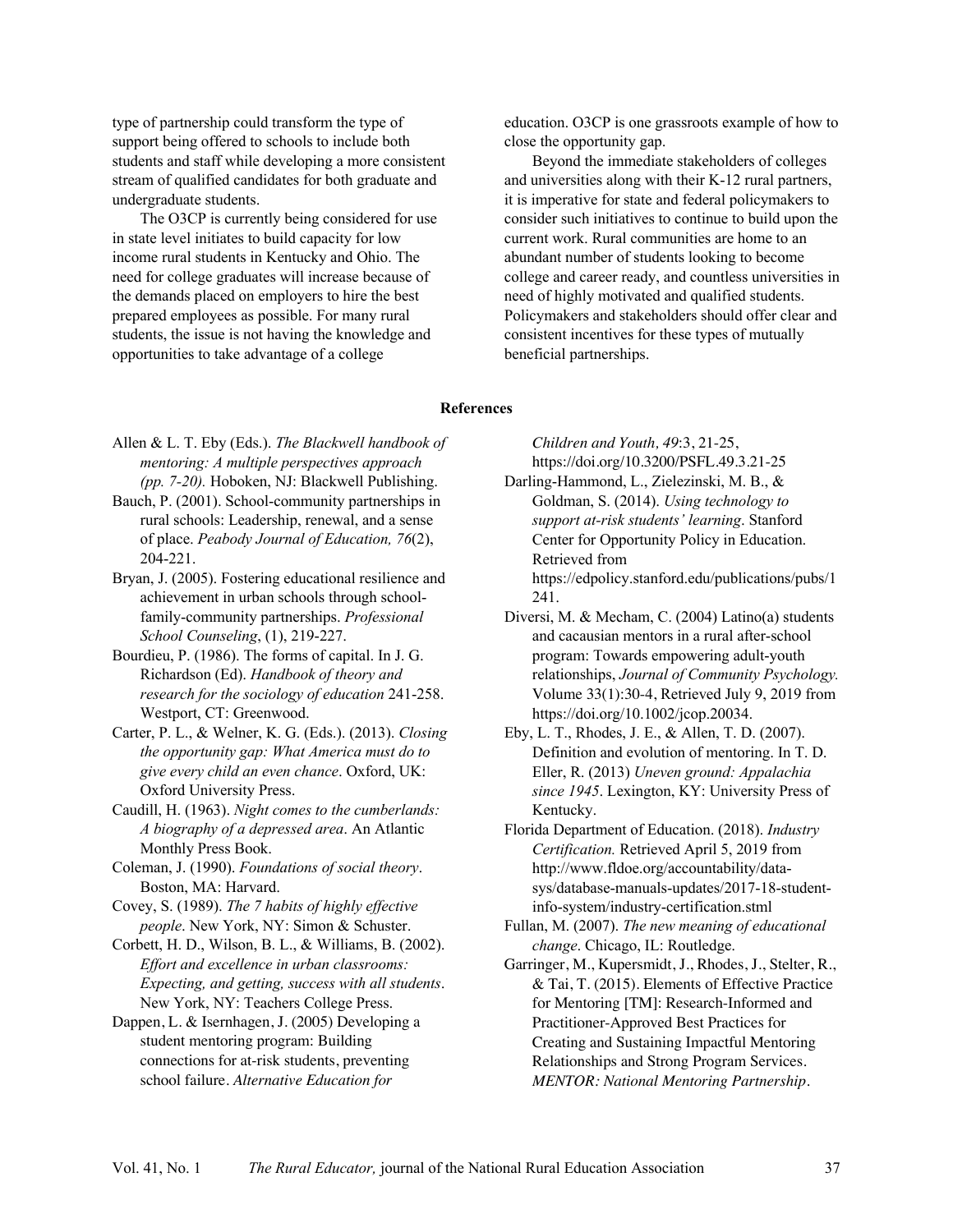Gaventa, J. (1980). *Power and powerlessness: Quiescence and rebellion in an Appalachian valley*. Champaign, IL: University of Illinois Press.

Geller, J. D., Zuckerman, N., & Seidel, A. (2016). Service-learning as a catalyst for community development: How do community partners benefit from service-learning? *Education and Urban Society, 48*(2), 151-175.

Gewertz, C. (2016). *Are dual-enrollment programs overpromising*. *Education Week*, *26*.

Gordon, J., (2018). *The power of a positive team*. Hoboken, NJ: John Wiley & Sons.

Governor's Office of Workforce Transformation (2016). Retrieved April 7, 2019 from https://workforce.ohio.gov/Portals/0/1.2018/201 6%20Workforce%20Annual%20Report.pdf?ver =2018-02-01-111634-450

Guskey, T. R. (2002). *Professional development and teacher change*. *Teachers and Teaching, 8*(3), 381-391.

Herk, M. (2015)*. Big changes for K12 education*. Committee for Economic Development.

Johnson, J., Hess, M., Larson, W., & Wise, J. (2010). Capital ideas: Understanding various forms of capital and their implications for the work of educational leaders. *International Journal of Educational Leadership Preparation, 5*(4).

Johnson, J., Shope, S., & Roush, J. (2009). Toward a responsive model for educational

leadership in rural Appalachia: Merging theory and practice. *Education Leadership Review, 10*(2), 93-103.

Keeler, H., Sjuts, T., Kosuke, N., Watanabe-Gallaway, S., Mackie, P. & Lie, H. (2018) Virtual mentorship network to address the rural shortage of mental health providers, American Journal of Preventive Medicine, 54:6, p. S290 – S295.

Kotter, J. (2012). *Leading change*. Boston, MA: Harvard Business Review.

McDaniel, S., Yarbrough, A. & Besnoy, K. (2015). Research-based practices in afterschool mentoring programs. Retrieved July 9, 2019 from

https://files.eric.ed.gov/fulltext/EJ1083933.pdf

NACE Center for Career Development and Talent Acquisition (2017) *Job Outlook 2018: College-* *Hiring to Increase by 4 Percent.* Retrieved April 7, 2019 from https://www.naceweb.org/jobmarket/trends-and-predictions/job-outlook-2018 college-hiring-to-increase-by-4-percent

Ohio Department of Education. (2018). Retrieval December 1, 2018 from http://education.ohio.gov/getattachment/Topics/ New-Skills-for-Youth/New-Skills-for-Youth-Phase-2.pdf.aspx

Ohlson, M. (2018). Leadership Education for College and Career Readiness: The CAMP Osprey Mentoring Program. *Journal of Community Engagement and Scholarship*, *11*(1), 47-57.

Ohlson, M., Lerman, J., Theobold, J., & Jamison, R. (2017, March). The virtual pathway to college and career readiness. In *Society for Information Technology & Teacher Education International Conference* (pp. 1727-1731). Association for the Advancement of Computing in Education (AACE).

Reeves, C. (2003*). Implementing the No Child Left Behind act: Implications for rural schools and districts*. Naperville, IL: North Central Regional Educational Laboratory.

Storch, J., & Ohlson, M. (2009). Student services and student athletes in community colleges. *New Directions for Community Colleges(147*), 75-84.

The Leadership Challenge. (2018). Retrieved April 7, 2019 from http://www.leadershipchallenge.com/resource/ch

allenging-the-process-with-the-marshmallowchallenge.aspx

Thompson, A., Cuseo, J., Shope, S. & Roush, J., (Eds.). (2019) *Gear up Kentucky: Thriving in high school and beyond*. Dubuque, IA: Kendall Hunt Publishing.

Whisnant, D., (1994) Modernizing mountaineer: People, power, planning Appalachia. Knoxville, TN: University of Tennessee Press.

Wilcox, K. C., Angelis, J. I., Baker, L., & Lawson, H. A. (2014). The value of people, place and possibilities: A multiple case study of rural high school completion. *Journal of Research in Rural Education (Online), 29*(9), 1.

Zuckerman, S. J. (2016). Mobilization and adaptation of a rural cradle-to-career network. *Education Sciences, 6*(4), 34.